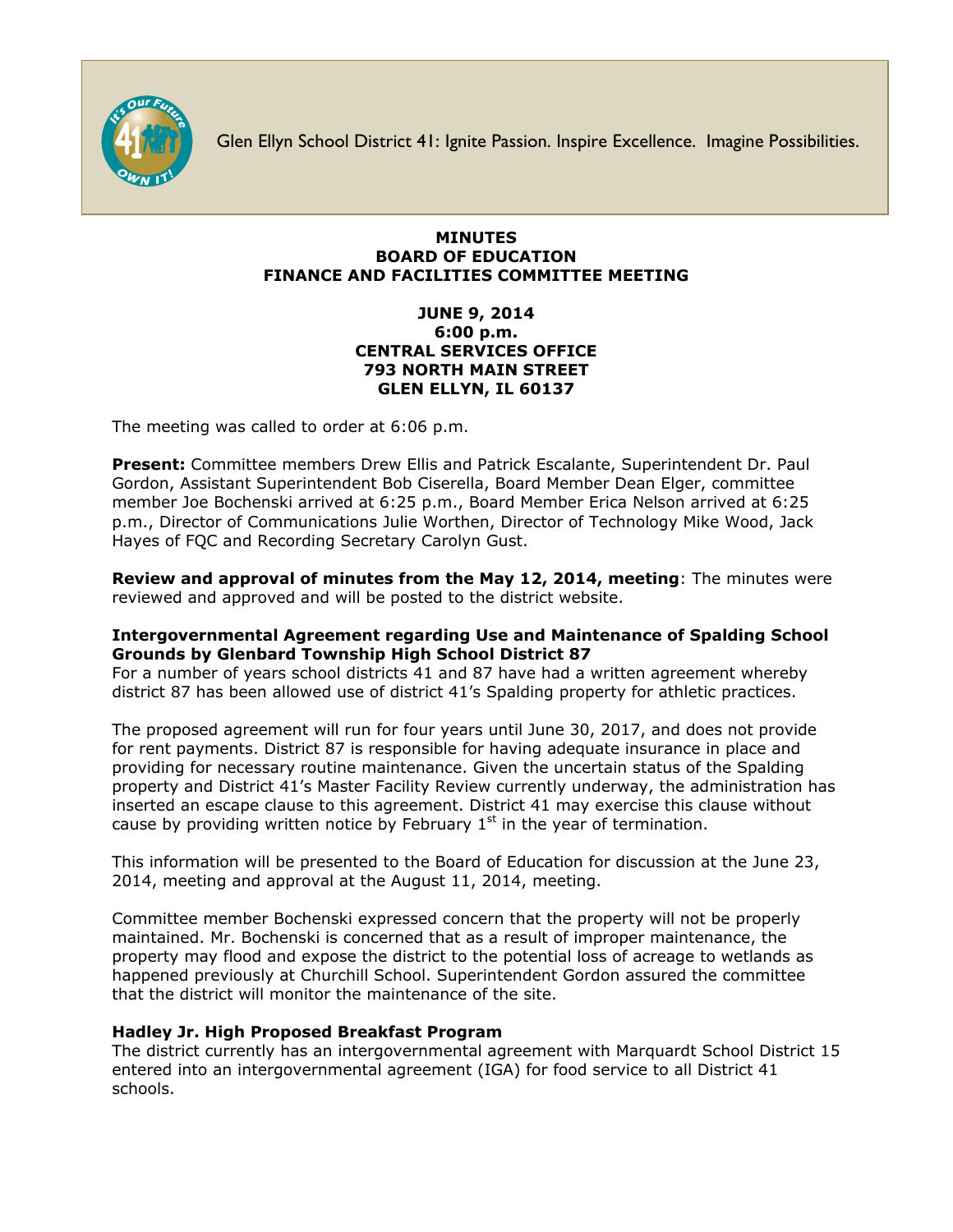The administration believes that a breakfast program at Hadley Jr. High would benefit Hadley students. The program will be similar to the program currently offered at Churchill School, except designed for students at the junior high level. Breakfast will begin at 8:15 and close at 8:30. Students will have the option of a full hot or a la carte breakfast.

The current program is operating on a breakeven basis. Additional costs associated with adding the Hadley breakfast program are  $(1 \text{ person}/2 \text{ hours per day} = $4,178.60)$ . The food service program is funded at both levels: federal and state with the majority from federal sources. The proposed Hadley breakfast program will be a cost neutral program that will be reviewed annually to ensure that the program remains cost-neutral.

This information will be presented to the Board of Education for discussion at the board meeting later this evening and approval at the June 23, 2014, board meeting.

The committee requested from Mr. Ciserella the percentages of federal and state funding of the current food service program.

### **Abraham Lincoln Chiller Replacement**

While preparing to switch over Abraham Lincoln's HVAC equipment from heating to cooling, it was discovered that the chiller unit was not operating correctly. Because the repair estimate is approximately \$58,000, \$16,000 more than to replace the unit, the administration feels that replacement of the unit is the best alternative.

The unit in question was installed in 1998 with a twenty-year life expectancy. There are two 20-ton compressor motors that make up the chiller unit. Currently, only the backup unit is supporting the air conditioning needs of the building. District staff has made preliminary repairs to ensure the backup unit continues to operate through the balance of the school year.

This information will be presented to the Board of Education for approval at the June 23, 2014, board meeting.

Committee member, Joe Bochenski, requested the maintenance reports on the chiller in question as well as whether or not the district had a maintenance schedule for all of its large equipment. Mr. Hayes, the district's construction manager, stated that maintenance reports are typically done semi-annually. Superintendent Gordon will present the committee with a list of equipment for which the district maintains such reports.

#### **Construction Budget Update and Progress Report**

Mr. Hayes presented an update of the construction project. Work is underway. At Churchill work has begun on the temporary access road so that trucks can access the site to bring in fill. At Franklin utility relocation work within the addition footprint is complete. Fill from this site will be taken to Churchill thereby saving the district approximately \$90,000. At Lincoln work on the demolition of the portables has begun to prepare for the relocation of the Newton Avenue portables. At Forest Glen the mobile relocation will happen over the next month.